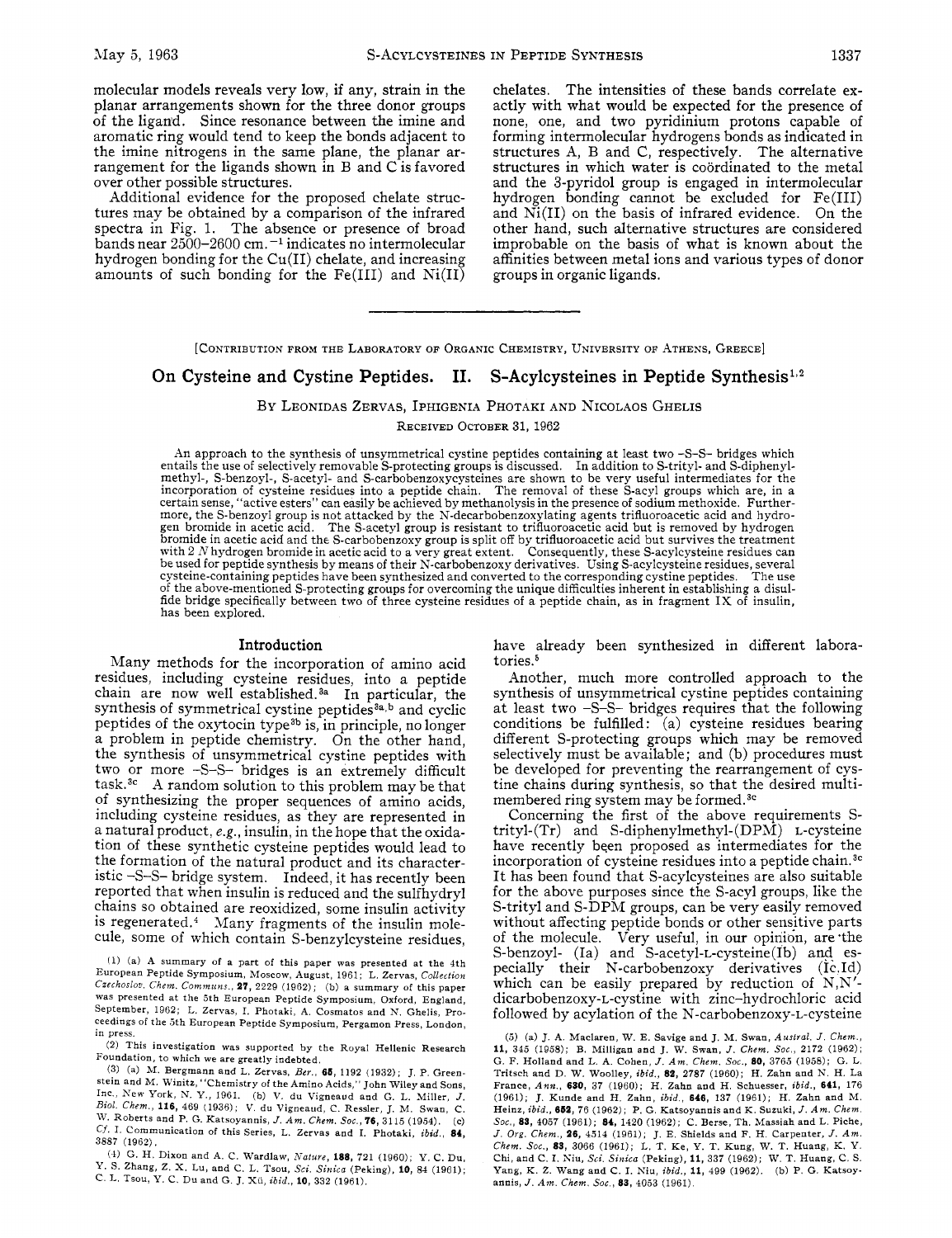thus formed. S-Benzoyl-L-cysteine (Ia) can also be prepared by direct benzoylation of L-cysteine at  $pH$ 7-7.5 and may then be easily esterified and Nformylated.

Formylated.<br>  $\begin{CD} \begin{array}{ccc}\n-SCH_2CHCOOH \\
\downarrow \\
\downarrow\n\end{array} & \begin{CD} \text{Zn-HCl} & \text{HSCH}_2CHCOOH \\
\downarrow \\
\downarrow\n\end{CD} \longrightarrow & \begin{CD} \text{MR}^{\prime} & \longrightarrow \\
\downarrow\n\end{CD} \end{CD}$ .<br>NHR′  $NHR'$ RCOSCHzCHCOOH I

Ia,  $R = C_6H_6$ ;  $R' = H$  Ic,  $R = C_6H_6$ ;  $R' = C_6H_6CH_2OCO$ <br>
Ib,  $R = CH_3$ ;  $R' = H$  Id,  $R = CH_3$ ;  $R' = C_6H_6CH_2OCO$ 

As expected, the S-acyl groups being in a certain sense "active esters," $6,7$  are especially susceptible to dilute alkali; **e.g.,** the S-benzoyl group is completely removed by 0.2 *N* NaOH and *SOYo* cleaved by 2 *N* ammonia in 20 minutes. However, we prefer to remove S-acyl groups by methanolysis in the presence of sodium methoxide in an atmosphere of hydrogen, since this reaction proceeds rapidly and almost quantitatively without causing  $\beta$ -elimination or racemization even when the S-acylcysteine residue constitutes the carboxyl end of the peptide chain.

$$
\begin{array}{r}\n 0.1 \text{ } N \text{ } CH_3\text{O} \text{Na} \text{ in } CH_4\text{OH} \\
 \downarrow \text{NHCO} \dots \xrightarrow{\text{D-I0 min.}, \text{ yield } 95-100\%} \\
 \text{NHCO} \dots \xrightarrow{\text{HSCH}_2 \text{CHCO} \dots \xrightarrow{\text{HSCO} \text{CH}_3} \text{HSCO} \dots \xrightarrow{\text{CFOOCH}_3}\n \end{array}
$$

# NHCO

Further, the N-decarbobenzoxylating agents trifluoroacetic acid<sup>8</sup> and hydrogen bromide in acetic acid<sup>9</sup> do not attack S-benzoylcysteine and thus allow it to be incorporated into a peptide chain as the N-carbobenzoxy derivative. S-Acetylcysteine is practically resistant to trifluoroacetic acid but is cleaved to a great extent by hydrogen bromide.

S-Carbobenzoxy- and S,N-dicarbobenzoxy-L-cysteine<sup>10</sup> can also be used for our purposes, but they deserve special consideration. The alcoholysis of the S-carbobenzoxy group with 0.1 *N* sodium methoxide in methanol proceeds much more slowly than in the case of the corresponding S-benzoyl group and requires approx. 30 minutes to be practically complete.<sup>11</sup> Ammonolysis with *2 N* ammonia also proceeds very slowly *(20yo* within 30 minutes) but may, according to Katchalski,<sup>10</sup> be achieved with concd. ammonia. Furthermore, whereas boiling trifluoroacetic acid (TFA) does not differentiate between N- and S-carbobenzoxy groups, both of them being cleaved, the S-carbobenzoxy group survives treatment with 2 N hydrogen bromide to a very great extent despite statements to the contrary.<sup>5b,10</sup> Thus, S-carbobenzoxycysteine can also be used for peptide synthesis by means of the carbobenzoxy method.<sup>12</sup>

CbzSCH2CHCO. . . **2** *A;* HBr CbzSCHzCHCO.. . TFA **t-** I **d**  SHCbz I NHz HSCHzCHCO. . . I h"2

The following examples of the synthesis of some peptides are presented to illustrate the possibilities of the

*(6)* **F. Lynen,** E. **Reichert and** L. **Rueff,** *Anit.,* **574,** 1 (1951).

**(7) Th. Wieland,** W. **Schaefer and E. Bockelmann,** *ibid.,* **673,** 99 (1951); **K. Schwyzer,** *Heiv. Chim. Acta,* **36,** 414 (1953).

(8) F. **Weygand and W. Steglich,** *2. i'iatuvfovsch.,* **146,** 472 (1959).

(9) D. **Ben-Ischai and A. Berger,** *J. Ovg. Chem.,* **17,** 1564 (1952).

**(10) A. Berger, J. Niguchi and** E. **Katchalski,** *J. Am. Chem. Soc.,* **78,**  4483 (1956).

(11) **The reductive cleavage by means of sodium in liquid ammonia (ref.** 10) **is not applicable to our purposes.** 

(12) For **the incorporation of S-carbobenzoxycysteine into a peptide chain by means of its N-formyl derivative compare Katsoyannis (ref. 5b).** 

incorporation of cysteine into a peptide chain using S-acyl- and **S-carbobenzoxy-L-cysteine.** Ry coupling the N-carbobenzoxy derivatives of such S-protected cysteine residues with amino acid esters or by coupling of other carbobenzoxyamino acids with S-acylcysteine

## C<sub>s</sub>H<sub>5</sub>COSCH<sub>2</sub>CHCONHCH<sub>2</sub>COOR

| H<br>NHCbz                                                                                                                                                                                                                                               |
|----------------------------------------------------------------------------------------------------------------------------------------------------------------------------------------------------------------------------------------------------------|
| CH <sub>3</sub> COSCH <sub>2</sub> CHCONHCH <sub>2</sub> COOCH <sub>3</sub>                                                                                                                                                                              |
| NHCbz<br>ш                                                                                                                                                                                                                                               |
| CbzSCH2CHCONHCH2COOR                                                                                                                                                                                                                                     |
| IV NHC <sub>bz</sub>                                                                                                                                                                                                                                     |
| -SCH2CHCONHCH2COOCH3                                                                                                                                                                                                                                     |
| <b>NHC<sub>bz</sub></b><br>$^{2}$                                                                                                                                                                                                                        |
| R'COSCH2CHCONHCH2COOR                                                                                                                                                                                                                                    |
| NH,<br>VI —                                                                                                                                                                                                                                              |
| R'COSCH2CHCONHCH2COOR                                                                                                                                                                                                                                    |
| $NHCOCH(CH_2C_6H_5)NHCb$<br>VII —                                                                                                                                                                                                                        |
| --SCH2CHCONHCH2COOCH3                                                                                                                                                                                                                                    |
| VIII $N \text{HCOCH}(\text{CH}_2\text{C}_6\text{H}_5) \text{NHCbz}_2$                                                                                                                                                                                    |
| $Cbz = C6H5CH2OCO$                                                                                                                                                                                                                                       |
| IIa, R = CH <sub>3</sub> ; b, R = $p$ -NO <sub>2</sub> C <sub>6</sub> H <sub>4</sub><br>IVa, R = CH <sub>3</sub> ; b, R = $p$ -NO <sub>2</sub> C <sub>6</sub> H <sub>4</sub> ; c, R = $p$ -NO <sub>2</sub> C <sub>6</sub> H <sub>4</sub> CH <sub>2</sub> |
|                                                                                                                                                                                                                                                          |

esters by known methods, the methyl (IIa) and nitrophenyl (Ilb) esters of S-benzoyl-N-carbobenzoxy-Lcysteinylglycine, the S-acetyl-N-carbobenzoxy-L-cysteinylglycine methyl ester (111), and the methyl (IVa),  $p$ -nitrophenyl (IVb) and  $p$ -nitrobenzyl (IVc) esters of **N,S-dicarbobenzoxy-L-cysteinylglycine** were obtained. Methanolysis of compounds IIa, 111 and IVa in the presence of sodium methoxide followed by oxidation by iodine led to the formation of N,N'-bis-carbobenzoxy-L-cystinylglycine methyl ester  $(V)$  in good yield.

N-Decarbobenzoxylation of IIa with trifluoroacetic acid and of IIb, IVb and IVc with 2 *N* HBr, followed by coupling of the salts of VIa, VIb and VIc thus formed with **N-carbobenzoxy-L-phenylalanine,** yielded the corresponding tripeptide esters VIIa, VIIb and VIIc. Each of these esters upon methanolysis in the presence of sodium methoxide and subsequent oxidation by iodine afforded the same pentapeptide ester VIII. The use of nitrophenyl or nitrobenzyl esters offers in many cases some advantages, since they are much more resistant to the action of the N-decarbobenzoxylating agents than the corresponding alkyl esters; also being active esters" they can be used directly for lengthening the peptide chain. Moreover the alcoholysis of the nitrophenyl and nitrobenzyl esters presents no difficulties.

It is evident that S-acyl- and S-carbobenzoxycysteines are useful intermediates for the synthesis of cysteine, symmetrical cystine and oxytocin-like peptides. Furthermore, since each of the above groups and also the S-trityl and S-DPM groups can be removed selectively,<sup>3c</sup> their introduction into peptide chemistry may be considered to fulfil the first requirement mentioned above for the synthesis of unsymmetrical cystine peptides containing at least two -S-S- bridges. The synthesis of a key fragment of the A-chain of sheep insulin may serve as an approach to this goal.<sup>1b</sup> This fragment  $(IX)$  consists of a 20-membered disulfide ring, *i.e.,* the same size ring as that found in oxytocine, in which is included an additional cysteine residue bearing a free SH group. Its precursor, the corresponding protected heptapeptide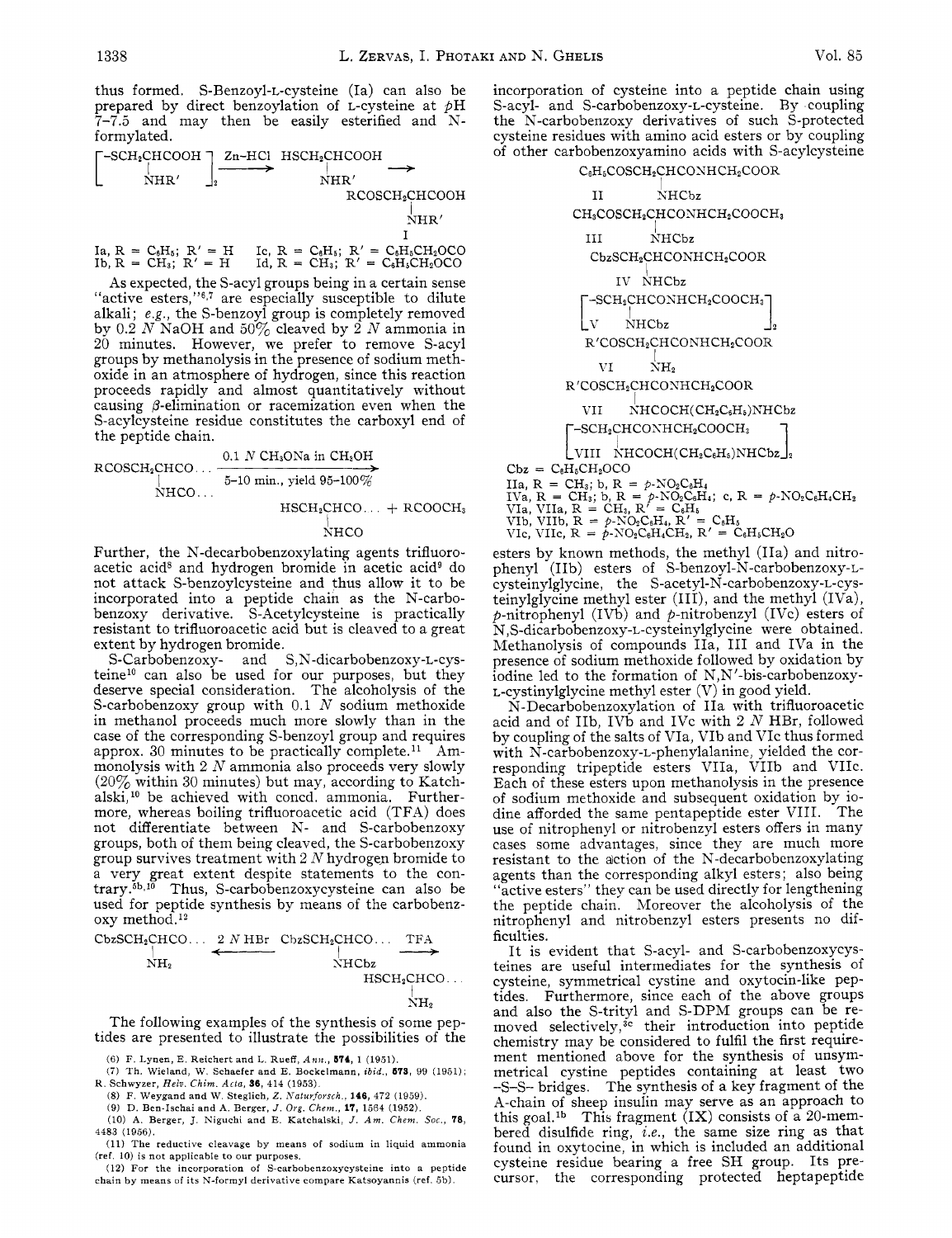N -carbobenzoxy-S-trityl-L-cysteinyl-S-diphenylmethyl-**L-cysteinyl-L-alanyl-glycyl-L-valyl-S-trityl-** L - cysteinyl-L-serine methyl ester  $(X, m.p. 235^{\circ}, \lceil \alpha \rceil -19^{\circ}, c^3)$ dimethylformamide) has already been synthesized in such a way that racemization was avoided.<sup>1b</sup> A full description of the synthesis of X and its transformation to  $IX$  will be included in one of our next communications.



### **Experimental**

For the coupling reactions anhydrous reactants and dry solvents were used; the ether used was free from peroxides. Freshly prepared solutions of pure hydrogen bromide, free of bromine, were always used. Evaporations were carried out *in vacuo* at

 $35-40^{\circ}$ . The melting points are not corrected.<br>Prior to analysis<sup>13</sup> the compounds were dried at 56° under high<br>vacuum over phosphorus pentoxide. The derivatives of cysteine<br>were determined by titration with 0.1 N iod method was sufficiently accurate for the purposes of this work. For these titrations with iodine, it was found that the maximum volume of solvent in which 1 mmole of SH compound could be accurately determined must not exceed 20 ml.

**S-Benzoyl-L-cysteine (Ia).**—To a mixture of 50 ml. of N sodium hydroxide and 20 ml. of ether, cooled to 0°, 6.2 ml. of benzoyl chloride and 8.75 g. (0.05 mole) of L-cysteine hydrochloride monohydrate were added, and whil ture was kept between 0 and  $5^{\circ}$ , 6 g. of potassium hydrogen carbon-<br>ate was added in 4 portions over a period of 10 minutes with vigor-<br>ous stirring. The mixture was stirred for 20 minutes more at<br>room temperature. Up cipitate was dissolved and the solution was successively extracted with ethyl acetate-ether  $(1:1)$  and ether. Addition of sodium acetate to the aqueous solution until it became neutral to congo red paper caused Ia to separate. The mixture was cooled and then the precipitate was collected by filtration, washed with cold water and dried in a desiccator. The yield was  $5.7$  g.  $(50\%)$ , m.p. 142°. For analytical purposes the product was dissolved in dilute hydrochloric acid and reprecipitated by addition of sodium<br>acetate;  $\left[ \alpha \right] {}^{26}{\rm D}$   $-27.8\degree$  (*c* 5, 1 *N* HCl).

*Anal.* Calcd. for C<sub>19</sub>H<sub>11</sub>NO<sub>3</sub>S: C, 53.34; H, 4.88; N, 6.21; S, 14.24. Found: C, 53.45; H, 4.95; N, 6.12; S, 14.37.

S-Benzoyl-L-cysteine Methyl Ester Hydrochloride.—A solution of 4.5 g. (0.02 mole) of dry Ia in 45 ml. of 3.5 N HCl in methanol of **4.5** g. (0.02 mole) of dry Ia in **45** ml. of 3.5 *<sup>N</sup>*HCl in methanol was kept for 48 hours at room temperature and then 24 hours at  $0\text{--}4^\circ$ . The ester hydrochloride which separated (2.5 g.) was collected by filtration and was washed with ethyl acetate and finally with ether. An additional amount of the product (0.5 g.) was obtained by evaporating the filtrate to dryness, redissolving the residue in 15 ml. of the above methanolic HC1 and keeping the solution first for 24 hours at room temperature and then several hours in the ice-box. The total yield was 55%, m.p. 165–<br>166°, [a]<sup>25</sup>D -4.2° *(c* 5, methanol).

*Anal.* Calcd. for C<sub>11</sub>H<sub>14</sub>NO<sub>3</sub>SCI: N, 5.08; S, 11.63; Cl, 12.86. Found: N, 4.98; S, 11.58; C1, 12.76.

N-Formyl-S-benzoyl-L-cysteine.--Compound Ia was formylated in exactly the same manner as described for the formylation<br>of S-diphenylmethyl-L-cysteine.<sup>3</sup>° The yield was 2.2 g. (87%),<br>m.p. 163°. Recrystallization from acetone raised the m.p. to<br>165°, [ $\alpha$ ]<sup>25</sup>D -40° (*c* 1,

Anal. Calcd. for C<sub>11</sub>H<sub>11</sub>NO<sub>4</sub>S: C, 52.17; H, 4.37; N, 5.52. Found: **C**, 52.14; **H**, 4.53; **N**, 5.69.

N-Carbobenzoxy-S-benzoyl-L-cysteine  $(It)$ .-N,N'-Bis-carbobenzoxy-L-cystine (20.4 g., 0.04 mole) was reduced with zinc-hydrochloric acid as described3c and the oily N-carbobenzoxy-Lcysteine thus formed was extracted into ether. The ether solution was washed with water and then was repeatedly extracted with cold potassium hydrogen carbonate solution immediately after, and while the temperature of the aqueous layer was kept between *0-5",* 12 ml. of benzoyl chloride was added and the solution was stirred for 15 minutes. The stirring was continued for an additional 15 minutes at room temperature and then the solution was acidified with hydrochloric acid. An oil precipitated which crys- tallized after being seeded and allowed to stand in the ice-box.

The precipitate was collected by filtration and dried in a desiccator. Contaminating benzoic acid was removed by treatment of the product with warm ether-petroleum ether (1:1) followed by repeated extraction with boiling petroleum ether. Finally the product (16.5 g.) was dissolved in 55 ml. of methanol. Water (approx. 20 ml.) was added until the solution became opaque and the mixture was left in the ice-box. Pure Ic precipitated; the yield was 12.5 g.  $(43\%)$ , m.p. 135°, and 137° after recrystallization from methanol-water;  $[\alpha]^{52}D -36.6^{\circ}$  *(c 5, ethanol).* 

*Anal.* Calcd. for C<sub>18</sub>H<sub>17</sub>NO<sub>6</sub>S: C, 60.18; H, 4.73; N, 3.89; S, 8.92. Found: C, 60.27; H, 4.82; N, 4.02; S, 8.75.

Removal of the S-benzoyl group by **(A)** saponification, (B) ammonolysis, (C) treatment with HBr in acetic acid and (D) trifluoroacetic acid: In each case the removal of the S-benzoyl group was followed by titration with 0.1 *N* iodine and in some cases by subsequent isolation of the corresponding cystine derivative thus formed.

A. Compound Ia  $(0.7183 \text{ g}., 0.002 \text{ mole})$  was dissolved in 30 ml. of 0.2  $N$  sodium hydroxide and the solution was kept under nitrogen. At time intervals aliquots of the solution were acidified with acetic acid and titrated with iodine. Five minutes after dissolution  $66\%$  of the S-benzoyl group was removed; after 15 minutes almost  $100\%$ . The rest of the solution was acidified with suffuric acid and after oxi paper, dried over sodium sulfate and concentrated to a small<br>volume *in vacuo*. Upon the addition of cyclohexylamine to the<br>solution, N,N'-bisearbobenzoxy-L-cystine cyclohexylamine salt<br>separated. The yield of product rec  $35\%$  calculated on the basis of the amount of Ia used; m.p.  $183^{\circ}$  (reported<sup>3c</sup> 183°).

B. Compound Ia (0.001 mole) was dissolved in 20 ml. of aqueous 2 *N* ammonia. The solution was kept under nitrogen and was worked up as in case A. Fifteen minutes after dissolution  $51\%$  of the S-benzoyl group was split off; after 30 minutes,  $95\%$  was removed.

C. Compound Ia (0.001 mole) was dissolved in 8.5 ml. of 2 <br>N HBr in acetic acid. Concentrated aqueous sodium acetate solution was added to the reaction solution, after it had stood for 30 minutes at room temperature. Iodine titration showed

that 5% of the S-benzoyl group had been split off, A solution of 0.001 mole of Ia and 0.2 g. of phenol in 1.5 D. ml. of trifluoroacetic acid was refluxed for 30 minutes on a steambath and was then diluted with 10 ml. of saturated sodium acetate solution. Iodine titration revealed  $2\%$  removal of the S-benzoyl

group.<br>N-Carbobenzoxy-S-acetyl-L-cysteine (Id) was prepared in the same manner as Ia by reduction of biscarbobenzoxy-L-cystine (0.01 mole) with zinc-hydrochloric acid and acetylation of the potassium hydrogen carbonate solution of the K-carbobenzoxy-Lcysteine thus formed with 12 ml. of acetic anhydride. Upon acidification with dilute sulfuric acid, Id separated as an oil which crystallized after being seeded and allowed to stand in the ice-box.<br>The yield was  $55\%, \text{ m.p. }115-116^\circ$ , and  $116-117^\circ$  after recrystallization from benzene;  $[\alpha]^{25}\text{p} - 52.4^\circ$  (c 3, ethanol).

*Anal.* Calcd. for C<sub>13</sub>H<sub>15</sub>NO<sub>6</sub>S: C, 52.54; H, 5.04; N, 4.71; S, 10.78. Found: C, 52.45; H, 5.20; N, 4.85; S, 10.62.

Saponification of the S-acetyl group of Id by procedure A as described for Ia was almost complete after 2 minutes; for a com- plete ammonolysis of the S-acetyl group (procedure B) approx. 12 minutes was required.

Treatment of Id with HBr in acetic acid (procedure C) caused substantial splitting of the S-acetyl group, whereas treatment of Id with trifluoroacetic acid (procedure D) afforded only a *5%*  cleavage.

**N-Formyl-S-carbobenzoxy-L-cysteinel%** was prepared by formylation of S-carbobenzoxy-L-cysteine in the same manner as was the corresponding S-benzoyl derivative. The crude product was recrystallized from ethyl acetate; the yield was 76%, m.p. **140-**  141' (reportedsb 141-142'), *[a]25D* -43.1' (c 1, dimethylformamide), reported<sup>sb</sup>  $[\alpha]^{25}D - 41.6^{\circ}$  (in dimethylformamide).

*Anal.* Calcd. for C<sub>12</sub>H<sub>13</sub>NO<sub>5</sub>S: C, 50.87; H, 4.55; N, 4.92. Found: C, 50.87; H, 4.74; N, 5.05.

Treatment of this compound with trifluoroacetic acid as described for Ic (procedure D) afforded an almost quantitative re-<br>moval of the S-carbobenzoxy group.

Removal of the S-Carbobenzoxy Group from N,S-Dicarbo**benzoxy-L-cysteine.-Saponification** of this compound by procedure **A** as described for IC led to 50% removal of S-carbobenzoxy group within 30 minutes. For an almost  $100\%$  removal approx.  $2-3$  hours was required; the yield of cyclohexylammonium  $N, N'-$ biscarbobenzoxy-L-cystinate was  $40\%$ . Ammonolysis of the same compound by procedure B as described for IC led to 20%

removal of S-carbobenzoxy group within 30 minutes.<br>Upon treatment of N,S-dicarbobenzoxy-L-cysteine<sup>10</sup> (0.001<br>nole) with 3 ml. of 2 N HBr in acetic acid for 30 minutes at room<br>temperature approx.  $10\negthinspace -\negthinspace 14\%$  of the

 $(13)$  Microanalyses were carried out by Mr. H. Mantzos in the Analytical **<sup>I</sup>**aboratory of the Royal Hellenic Research Foundation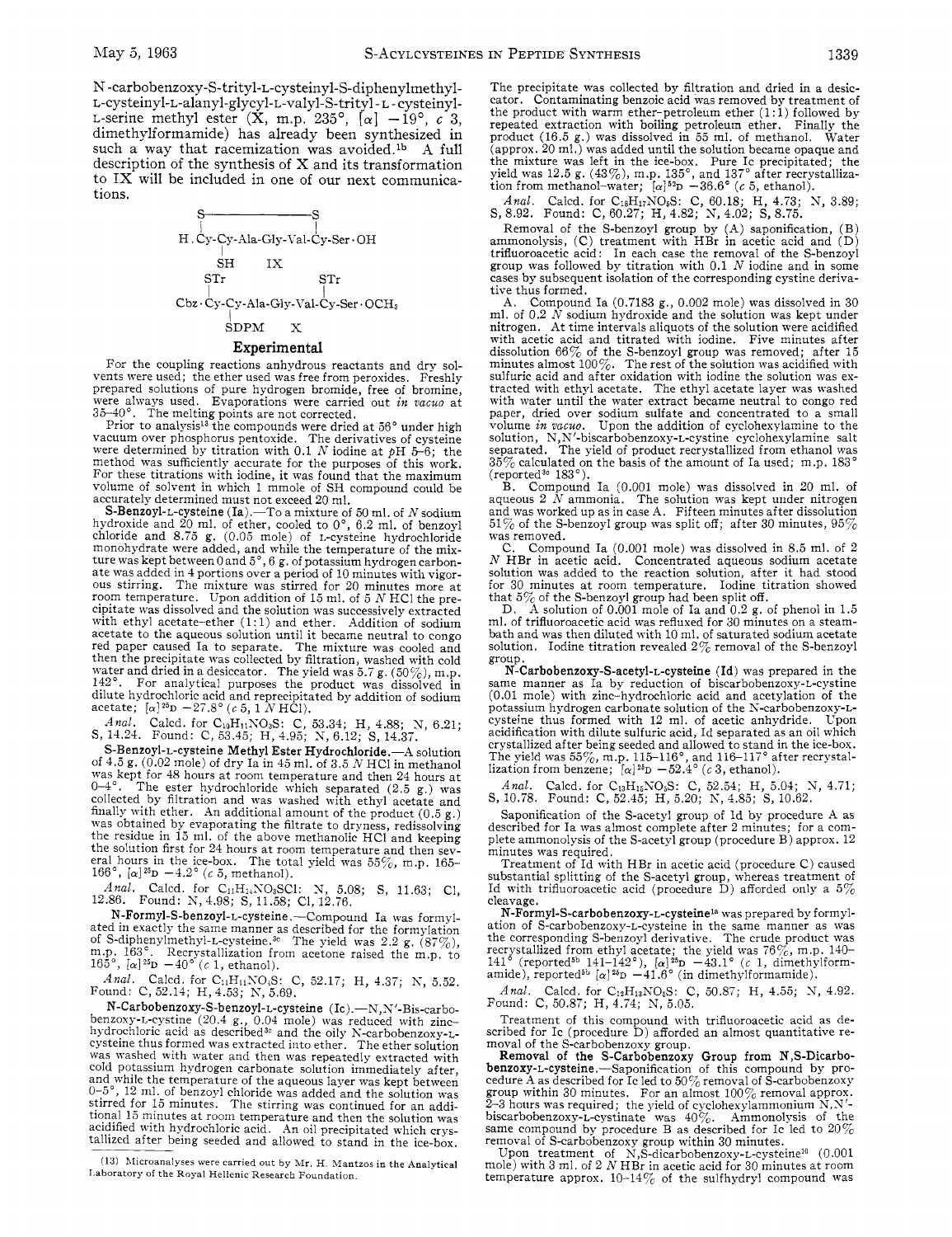detected by iodine titration (procedure C as described above). Boiling trifluoroacetic acid (procedure D) removed the S-carbo-<br>benzoxy group to the extent of 85-90% within 30 minutes.<br>S-Carbobenzoxy-L-cysteine Methyl Ester Hydrochloride.

Pure S-carbobenzoxy-L-cysteine<sup>10</sup> was esterified by the thionyl chloride method.<sup>14</sup> The crude ester hydrochloride was recrystallized by dissolving it in methanol and precipitating it again with ethyl acetate. The yield was  $72\%$ , m.p.  $146-147^{\circ}$ ,  $[\alpha]^{20}$ D  $-14.9^{\circ}$  (c 5, methanol).

*Anal.* Calcd. for C<sub>12</sub>H<sub>16</sub>NO<sub>4</sub>SC1: C, 47.13; H, 5.27; N, 4.58. Found: C, 46.54; H, 5.26; N, 4.58.

**N,S-Dicarbobenzoxy-L-cysteine Methyl Ester.**--A solution of 3.9 g. (0.01 mole) of N,S-dicarbobenzoxy-L-cysteine<sup>10</sup> in 15 ml.<br>of methanolic *N* HCl was kept for 2 days at room temperature and then was poured into dilute potassium hydrogen carbonate solution. An oil precipitated which crystallized upon trituration<br>several times with water; the yield was 3.2 g. (75%), m.p. 60–61°<br>after recrystallization from ether acetate–petroleum ether, *[*a]<sup>20</sup>D  $-68.5^{\circ}$  (c 1, dimethylformamide).

*Anal.* Calcd. for C<sub>20</sub>H<sub>21</sub>NO<sub>6</sub>S: C, 59.57; H, 5.20; *N*, 3.47; *S,* 7.95. Found: C,59.72; H, 5.35; X,3.59; S,8.19.

**N,S-Dicarbobenzoxy-L-cysteine** p-Nitrophenyl Ester.-To a solution of 11.7 g. (0.03 mole) of S,S-dicarbobenzoxy-L-cysteine<sup>10</sup> in 40 ml. of anhydrous tetrahydrofuran cooled to  $0^{\circ}$  4.2 g. of p-nitrophenol and 6.6 g. of **N,N'-dicyclohexylcarbodiimide15** were added. After the reaction mixture had been allowed to were added. After the reaction mixture had been allowed to stand for several hours at room temperature the N,N'-dicyclohexylurea which separated was filtered off and washed with tetrahydrofuran. The filtrate was evaporated to dryness and the crystalline residue was recrystallized from 100 ml. of hot ethanol.<br>The yield was 10 g. (71%), m.p. 90–92° and 93–94° after a<br>second recrystallization from alcohol (recovery 90%),  $[\alpha]^{25}D$ <br>-50.3° (c 1, dimethylformamide

*Anal.* Calcd. for C<sub>23</sub>H<sub>22</sub>N<sub>2</sub>O<sub>8</sub>S: C, 58.84; H, 4.31; N, 5.48; S, 6.28. Found: C, 58.92; H, 4.43; N, 5.61; S, 6.40.

S-Carbobenzoxy-L-cysteine  $p$ -Nitrophenyl Ester Hydrobro-<br>mide.—A solution of 5.1 g. (0.01 mole) of N,S-dicarbobenzoxy-L-cysteine p-nitrophenyl ester in 17 ml. of warm acetic acid was allowed to cool to room temperature; 11 ml. of *5 N* HBr in acetic acid was added and the solution was kept for 20 minutes at room temperature. Addition of ether and cooling caused the above hydrobromide to separate. The yield was 3.8 g. (83%), m.p. 140-141' and 148-149" after recrystallization from ethanolethyl acetate (recovery  $65\%$ );  $[\alpha]^{25}$ D  $-6.2^{\circ}$  (c 2.5, methanol).

*Anal.* Calcd. for C<sub>17</sub>H<sub>17</sub>N<sub>2</sub>O<sub>6</sub>SBr: C, 44.65; H, 3.75; N, 6.12; S, 6.99; Br, 17.47. Found: C, 44.45; H, 3.84; N, 6.06; S, 6.98; Br, 17.38.

**N,S-Dibenzoyl-r-cysteine** Methyl Ester (DBCME).-To a solution of 3.4 g. (0.02 mole) of pure L-cysteine methyl ester hydrochloride<sup>3</sup> in 15 ml. of pyridine precooled at  $0^{\circ}$ , 5 ml. of benzoyl chloride was added. After being kept for 1 hour at room temperature the mixture was poured onto ice. The precipitate was collected by filtratio The yield was 6 g. (88%), m.p. 145–146° (reported<sup>3c</sup> m.p. 140–<br>141°), *[a]<sup>25</sup>D +*56.8° *(c* 2, chloroform), reported<sup>3c</sup> *[a]*<sup>25</sup>D +55.5° (chloroform).

Methanolysis and Transformation to N,N-Bisbenzoyl-L-cystine Dimethyl Ester.-To a suspension of 0.686 g. (0.002 mole) of the above ester in 16 ml. of absolute methanol 4.1 ml. of methanolic 0.5 *N* sodium methoxide was added in an atmosphere of hydrogen with stirring at approx. 20". The ester dissolved completely during the first few minutes of stirring which was maintained for 10 minutes. On acidification with 3 ml. of acetic acid and titra-tion with 0.1 *N* iodine, 19 ml. of iodine solution (95% of the theoretical amount) was consumed. The mixture was concentrated *in vacuo* until most of the methanol was removed and the  $N, N'$ -bisbenzoyl-L-cystine dimethyl ester (BBCDE) which precipitated was taken up in chloroform. The chloroform solution was washed with potassium hydrogen carbonate and with water, dried over sodium sulfate and evaporated to dryness *in vacuo.*  The crystalline residue (BBCDE) was triturated with petroleum ether and was filtered off. The yield was 0.41 g.  $(87\%)$ , m.p.<br>170°,  $[\alpha]^{2b}D -232^{\circ}$  (*c* 1, dimethylformamide); after recrystal-<br>lization from methanol (recovery 70%) the m.p. was raised to<br>177–179°, but the specific

hydrochloride and 2.8 ml. of triethylamine in 60 ml. of chloro-form 7.6 g. (5% excess) of IC and 4.4 g. of S,N'-dicyclohexylcarbodiimide were added. After the solution was stored at room<br>temperature overnight, a few drops of 50 $\%$  acetic acid were added and the insoluble precipitate of dicyclohexylurea  $(4.4 \text{ g.})$  was removed by filtration. The filtrate was washed successively with

dilute hydrochloric acid, potassium hydrogen carbonate and water, dried over sodium sulfate and evaporated to dryness.<br>The residue (IIa) was recrystallized from methanol; the yield was 5.4 g.  $(62\%)$ , m.p. 154°, *[a]<sup>25</sup>p* -59.1° *(c* 1, dimethylformamide).

Anal. Calcd. for C<sub>21</sub>H<sub>22</sub>N<sub>2</sub>O<sub>6</sub>S: C, 58.65; H, 5.11; N, 6.51; S, 7.45. Found: C, 58.73; H, 5.17; N, 6.74; S, 7.75.

Methanolysis and Transformation to N,N'-Biscarbobenzoxy-Lcystinyldiglycine Dimethyl Ester (V).-The methanolysis of IIa  $(0.002 \text{ mole})$  and its transformation to the corresponding cystine derivative V was carried out in the same manner as described for DBCME except that a mixture of 10 ml. of methanol and 6 ml. of anhydrous dimethylformamide was used as solvent instead of 15 ml. of methanol. The iodine titration revealed  $99\%$ instead of 15 ml. of methanol. The iodine titration revealed  $99\%$ methanolysis; the yield of V thus formed was  $95\%$ , m.p.  $171-172^{\circ}$ ,  $[\alpha]^{25}D -141^{\circ}$  (*c* 1, dimethylformamide). After recrystal-<br>lization from methanol or ethyl acetate (recovery 60%) the substance melted at  $172$ dimethylformamide).

For comparative purposes V has also been prepared from  $N, N'$ dicarbobenzosy-L-cystine and glycine methyl ester in the same manner as described for IIa. The yield was *70%,* m.p. 17l0,  $[\alpha]^{25}D - 147^{\circ}$  *(c 1, dimethylformamide).* Mixture m.p. with the

above product was undepressed.<br>
N-Carbobenzoxy-S-benzoyl-L-cysteinylglycine ethyl ester was prepared in the same manner as was IIa; the yield was  $70\%$ , m.p.  $153^\circ$ ,  $[\alpha]^{25}D - 58.5^\circ$  (c 1, dimethylformamide).

*Anal.* Calcd. for C<sub>22</sub>H<sub>24</sub>N<sub>2</sub>O<sub>6</sub>S: C, 59.47; H, 5.40; N, 6.30; S, 7.21. Found: C, 59.55; H, 5.55; N, 6.17; S, 7.35.

**N-Carbobenzoxy-S-benzoyl-L-cysteinylglycine** p-Nitrophenyl **Ester (IIb).** To a solution of 1.95 g.  $(0.0055 \text{ mole})$  of Ic and 1.4 g. of glycine  $p$ -nitrophenyl ester hydrobromide<sup>16</sup> in 50 ml. of chloroform and 0.7 ml. of triethylamine 1.1 g. of N,N'-dicyclohexylcarbodiimide was added and the mixture was shaken for 4 hours. The reaction mixture was allowed to stand for an addi-The reaction mixture was allowed to stand for an additional 12 hours at room temperature and then the solvent was re- moved by evaporation. The residue was extracted with 30 ml. of boiling tetrahydrofuran, the undissolved material (triethylamine hydrobromide and dicyclohexylurea) was filtered while warm, and washed with a small amount of hot tetrahydrofuran. The filtrate was evaporated to dryness and the residue was recrystallized<br>from ethanol; the yield of IIb was 2.3 g. (88%), m.p. 174-176°,<br>unchanged by further recrystallization, *[a]*<sup>36</sup>D -42° *(c* 1, dimethylformamide).

*Anal.* Calcd. for C<sub>26</sub>H<sub>23</sub>N<sub>3</sub>O<sub>8</sub>S: C, 58.12; H, 4.28; N, 7.81. Found: C, 58.15; H, 4.41; N, 7.97.

**N-Carbobenzoxy-S-acetyl-L-cysteinylglycine** methyl ester (111) was prepared by coupling Id with glycine methyl ester in the same manner as described for Ila. The yield was 73Yc, m.p. 125-126',  $[\alpha]^{25}D - 46.7^{\circ}$  (c 1, dimethylformamide).

*Anal.* Calcd. for C<sub>16</sub>H<sub>20</sub>N<sub>2</sub>O<sub>6</sub>S: C, 52.17; H, 5.43; N, 7.60; S, 8.70. Found: C, 52.35; H, 5.44; N, 7.56; S, 8.49.

Methanolysis and transformation to <sup>V</sup>was carried out in the same manner as described for DBCME. The iodine titration revealed a  $98\%$  methanolysis; the yield of V thus formed was  $92\%$ , m.p. 170-172°, *[a]*<sup>25</sup>*p* - 148° *(c* 1, dimethylformamide).

**N-Carbobenzoxy-S-acetyl-L-cysteinylglycine** ethyl ester, was prepared in the same manner as the corresponding methyl ester **111.** The yield was SO%, m.p. 135-136', *[a]"D* -48.4' **(C** 1, dimethylformamide).

*Anal.* Calcd. for C<sub>17</sub>H<sub>22</sub>N<sub>2</sub>O<sub>6</sub>S: N, 7.32; S, 8.38. Found: N, 7.48; S, 8.66.

**N,S-Dicarbobenzoxy-L-cysteinylglycine Methyl Ester (IVa).** To a solution of 2.75 g. (0.022 mole) of glycine methyl ester hydrochloride in 50 ml. of chloroform and 3 ml. of triethylamine 10.2 g. (0.02 mole) of **3,s-dicarbobenzoxy-L-cysteine** p-nitro- phenyl ester was added. After being allowed to stand for 12 hours at room temperature the solution was evaporated to dryness. The residue was dissolved in ethyl acetate and the solution was washed many times with sodium carbonate until the aqueous layer was practically colorless, then with dilute hydro-chloric acid and finally with water. The solution was dried and evaporated to dryness and the residue was dissolved in hot ethanol. After the solution was allowed to cool to room temperature for 48 hours the precipitate (11 g.) was collected by filtration and was washed successively with ethanol and petroleum ether; the yield was  $4.5$  g.  $(50\%)$ , m.p. 103<sup>o</sup>, *[a]*<sup>26</sup>D -51.1° (*c* 1, dimethylformamide).

*Anal.* Calcd. for C<sub>22</sub>H<sub>24</sub>N<sub>2</sub>O<sub>7</sub>S: C, 57.38; H, 5.25; N, 6.08; S, 6.96. Found: C, 57.48; H, 5.21; N, 6.10; S, 6.93.

The methanolysis of IVa and its transformation to V were carried out in the same manner as described for DBCME except that in this case the solution was stirred for about 30 minutes.<br>The iodine titration revealed an 88% methanolysis; the yield of V<br>was 81%, m.p. 168–170°, [α]<sup>25</sup>D - 143° (*c* 1, dimethylformamide).

<sup>(14)</sup> M. Brenner and W. Huber, *Helv. Chim. Acta*, **36,** 1109 (1953).

*f1.j)* J. C. Sheehan and *G.* P. Hess, *J. Am. Chetn.* Soc., **77,** *1007* (1955).

<sup>(16)</sup> M. Goodmann and K. Stueben, *J. Am. Chem. Soc.*, 81, 3980 (1959).